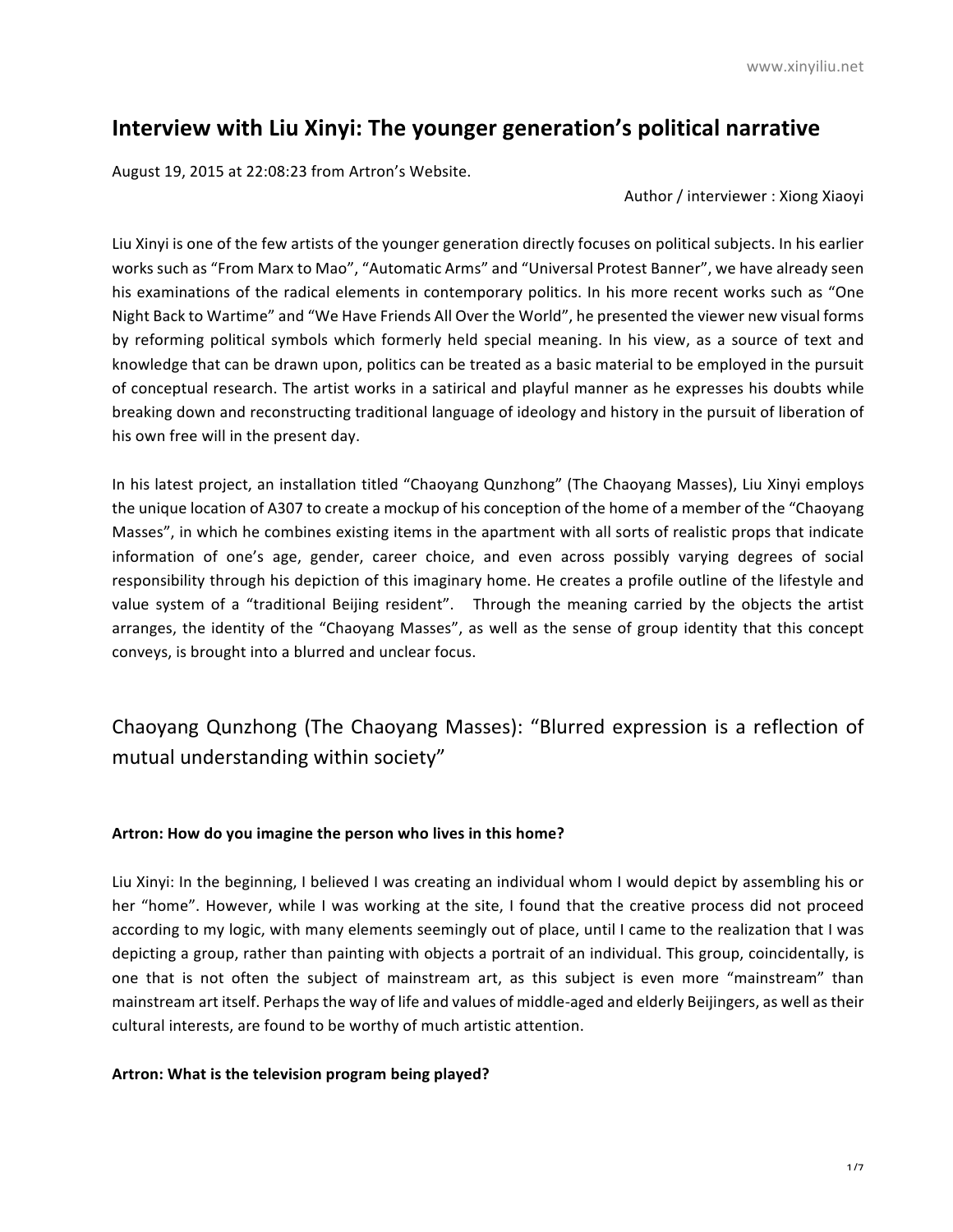Liu Xinyi: This is something that I downloaded. Every afternoon from 5:30 to 6:30, Beijing Television broadcasts a program about healthy living. The episode that I incorporate into my work is about how to "observe" high blood pressure. In the program, a young host and a middle-aged doctor discuss health issues that affect elderly. Since different age groups presumably have vastly different experiences related to high blood pressure, the selection of this program carries meaningful suggestion as to what age viewers would possibly be watching it.

### Artron: What was your original inspiration for this project?

Liu Xinyi: My inspiration for this exhibition was drawn from the fact that the exhibition space itself is located within a residential complex, while at the same time it is part of an arts district. Thus, this space finds itself straddling two diverging contexts, with the rarified world of fine art on one hand, and the vulgarity of daily life on the other. It would be a shame if one were to simply treat it as a gallery space like any other. I am most interested in the relationship between "contemporary art" and "contemporary life", and the question of which one exerts the most influence over the other. According to some, contemporary art is already a filtered portrait of contemporary life. I take the reverse, and ask whether contemporary life produce a filtered portrait of contemporary art.

#### Artron: How to filter?

Liu Xinyi: Why do people choose to come to 798? This in itself is a complex question. One comes with the hope to connect with the latest trends in art, because one has certain preconceived expectations. One arrives at an exhibition space and encounters works of art, regardless of whether they are paintings, installations, videos or photographs, one hopes these works will gather the fashionable collection of sensory experiences. During most of the time that works of contemporary art being viewed by an audience, the works themselves appear aloof, while the viewers are just bystanders. The relationship between the viewers and the works they encounter remains static, with clearly defined roles of exhibitor and audience. In this work, I have not placed any objects overtly displaying any sort of artistic language, leading many viewers to ask: "where is the art?" Of course, this process of discovery is different for each viewer. Some viewers inspect each object more carefully than I have myself, while others only give them a cursory glance, with one viewer believing that he had entered the wrong room and then turned around and left. I can accept all of these outcomes. Thus when I talk about a process of filtering of contemporary art by contemporary life I am speaking about this phenomenon, about the viewers' expectations towards art and towards themselves, and whether they wish to enter into situations different from what they had originally contemplated.

#### Artron: As a concept, what special meaning does the term "Chaoyang Masses" have in your work.

Liu Xinyi: The term "Chaoyang Masses" (Chaoyang Qunzhong) has always had a double meaning, as it is an unclear reference. Does it refer to an individual, or to a group? What sort of background does this individual or group have? One can probably only imagine it as a person who was not government officials, yet a part of the "neighborhood watch" system. They have a strong feeling of attachment to the city in which they reside. All of these meanings are not clearly defined, but this lack of definition is, itself, informational.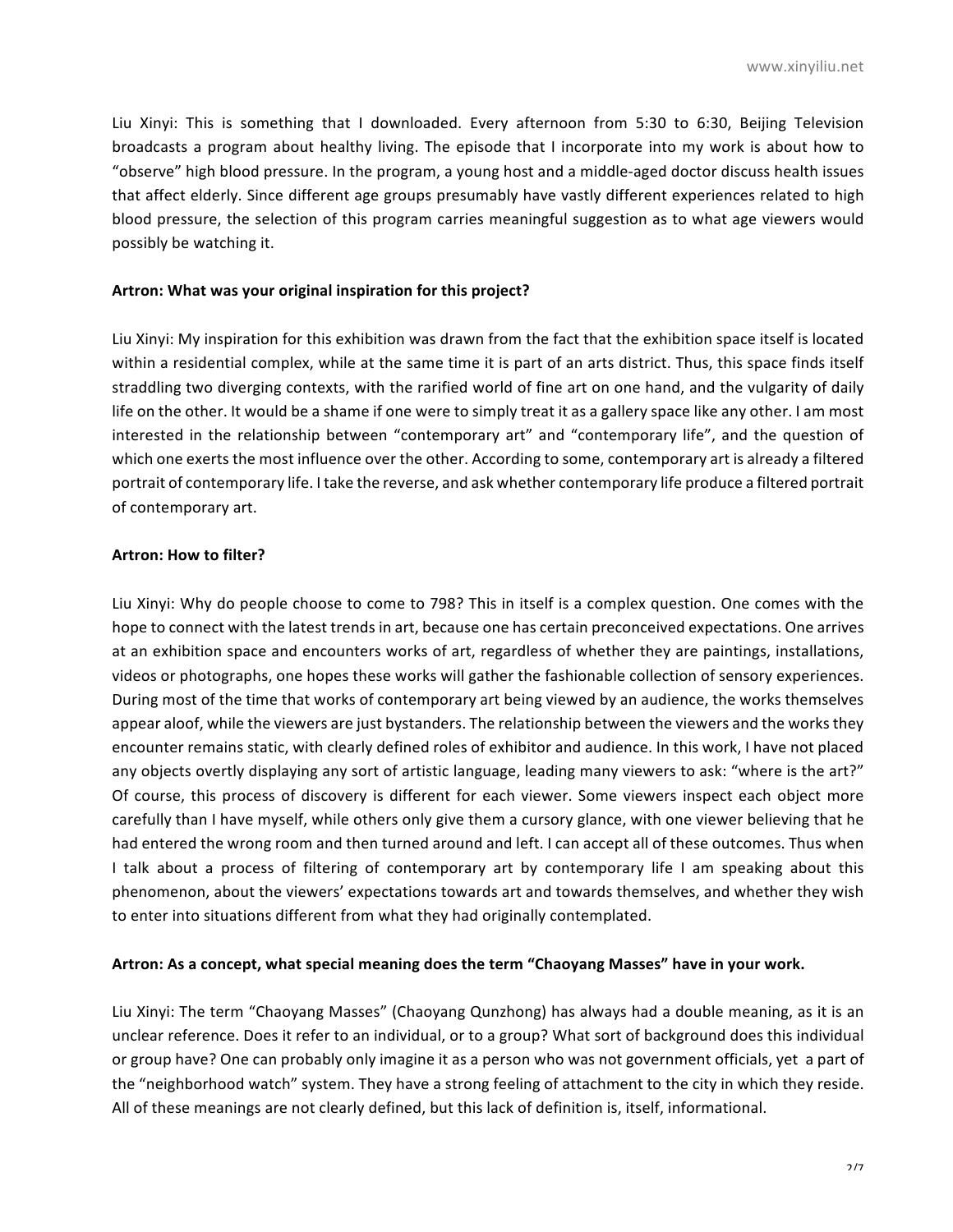## Artron: I agree wholeheartedly with your assessment. In the reality of today's China, groups are not clearly defined. Society's acceptance of identities that are poorly defined seems to pose no problem at all.

Liu Xinyi: I believe this is a sign of social cohesion and mutual understanding, particularly in a society that is increasingly de-politicized. This is also one of the themes in my work dealing with historical models.

# "A rumination on previously held knowledge"

### Artron: Have you been in Beijing all of the time since your return to China?

Liu Xinyi: I was first in Hangzhou for one year, after which I have been living in Beijing.

### Artron: How would you describe your experience of the city of Beijing?

Liu Xinyi: Beijing is a wide and complex city that is quite difficult to describe with precise language. Obviously, Beijing is a classic example of a major node in a network of globalized cities, engaged in industrial outsourcing while also possessing a highly developed media industry. Also, there exists among its residents an emerging middle class lifestyle that appears to be very "contemporary". On another note, the "law of the jungle", or survival of the fittest is readily accepted by Beijing. There are people being driven off the road, businesses or employees squeezed out of industries, or even residents forced to leave the city everyday. At the same time, however, Beijing is also one of the few cities on this planet that is not centered by capitalism despite the fact that the city is full of economic activities and materialistic resources. The center of Beijing is not found in the CBD among its cluster of new skyscrapers, but rather in the open spaces that lie around Tian'anmen. Its political atmosphere is quite contradictory. In Beijing, residents of all ages enjoy attempting to decipher political developments. I have seen many times people gathering together to engage in heated debates of Mao. Making no comment on the level of their arguments, their debates of Mao reflect their degree of concern for this country as well as their attempt to find meaning in their own lives as citizens of this country, and therefore is a rather emotional topic. Such subjects are of great importance yet still cannot be fully and openly discussed by the society today.

## Artron: Your works are often related to political topics, conveying an experimental style. What is your **attitude toward politics?**

Liu Xinyi: I concern myself with political experience, particularly on the conceptual and intellectual level. I treat politics as a body of knowledge that I must grasp. Today, social media, new media, and your own readings all constantly create an ever-growing pile of shallow memories in your mind. Is it not interesting if they can be arranged organically into an integrated narrative in works of art? Such experience is quite common in the information age. The act of processing information, re-coding it, and then transmitting it to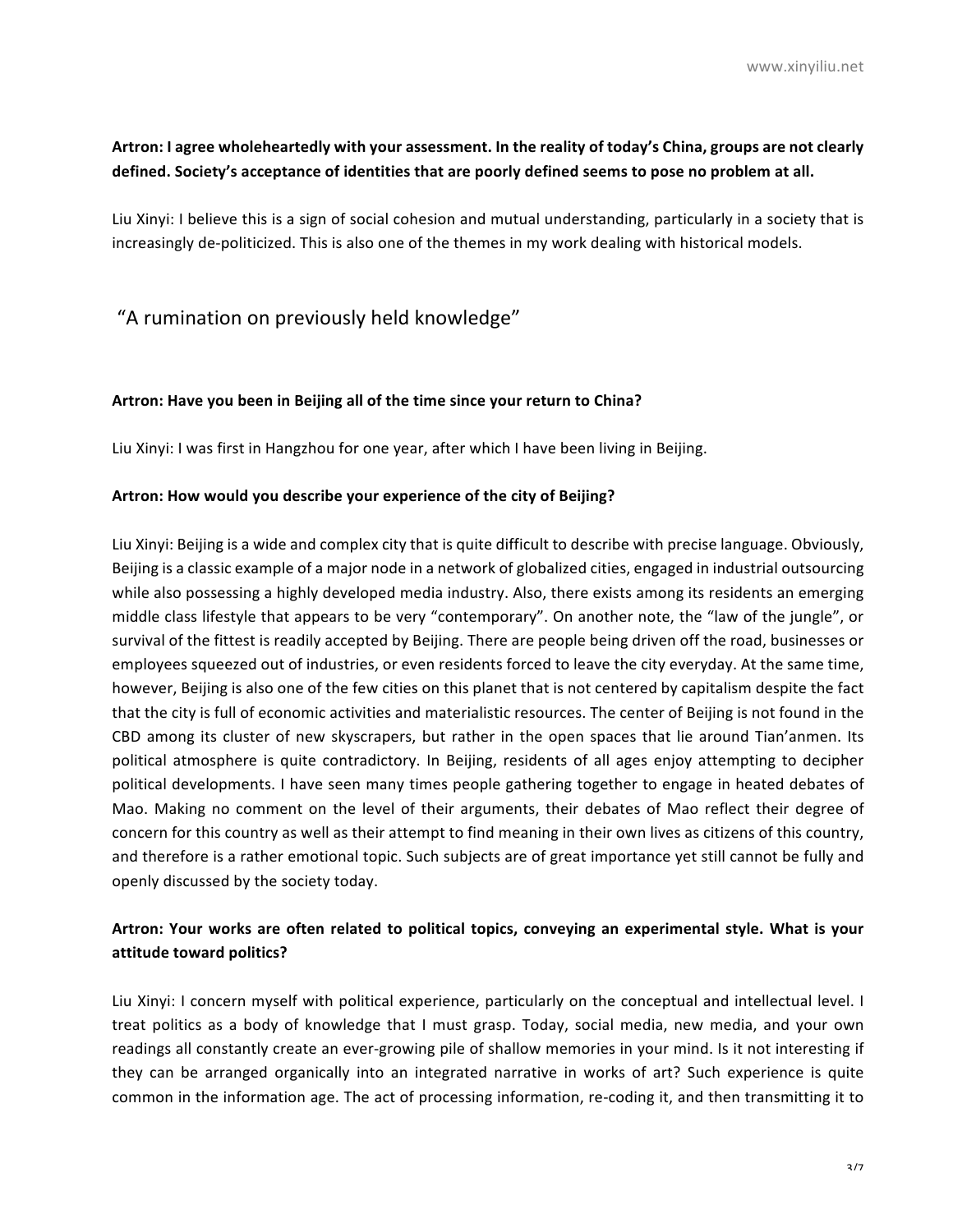another person is not limited to artists, but in fact undertaken every day by everyone with the ability to read and write. However, in most situations, one is only in a position to be influenced by politics, with little opportunity to exert influence upon them. Thinking about this from another angle, if politics is constantly influencing our understanding of the world, then if I hope to truly develop my own understanding of the world I inhabit, why should I not be able to do the same to politics as what it is constantly doing to me? Were I to have a burning desire to gain a feeling of acceptance by others, and to place my faith in the ability of laws and social norms to guide my formation of a conceptual order, perhaps I would not have needed to do the work that I have done.

# Artron: One of your works deals with the topic of September 11<sup>th</sup>. In it, an Afghani is fanning himself in the desert with a postcard from Manhattan, with the work titled "Sunny and Dry". I have not seen the film myself, only knowing about it from a media report. Can you tell us more about this work?

Liu Xinyi: Downtown Manhattan is a symbol of American economic power. The attacks of September  $11<sup>th</sup>$ disrupted America's post-Cold War order. Ten years later, as we look back, we find that from an objective view, the attacks of September  $11<sup>th</sup>$  afforded China time and space to capitalize on the trend of globalization to become a fully commercialized economy. In fact, the whole film is played backwards. In the beginning, there is a black spot on the top of the twin towers, as the postcard itself has caught fire, but as the film plays in reverse, the signs of fire slowly disappear, with the buildings appearing completely normal. The sound in the background is the television speech made by President George W. Bush on the night of September  $11^{th}$ , 2001, in which he declared war on terror. This speech, however, is also played in reverse. While the act of using a postcard to fan oneself appears approximately the same when played normally or in reverse, the typical Texas-accented English spoken by President George W. Bush becomes very strange played in reverse, sounding almost like a language or dialect from central Asian or the Arabic world. This is a fictional narrative, imagining that the idea for the attack never left the desert of Afghanistan, and the skyline of Manhattan was left unchanged. In reality, everyone knows that the attack did take place, and that nothing was left unchanged, affecting the paths that the lives of millions of people would take. The world will never be able to return to the time before that fateful day.

### Artron: Why is the work titled "Sunny and Dry"?

Liu Xinyi: In Chinese the title is "The Weather is Good", while in English the work is titled "Sunny and Dry", meaning that the humidity is low and the sun is shining, perfect weather for sunbathing. In fact, both the Chinese and English titles borrowed language from the September  $11<sup>th</sup>$ , 2001 weather report, which stated that "It is sunny and dry, with a mild temperature. It is going to be a good day." The Chinese and English titles do not match up because they are complimentary to one another, two parts of a whole.

### Artron: What is the purpose behind your depiction of such a scenario?

Liu Xinyi: The scenes depicted in my work are rarely drawn from my own personal wishes; I merely provide the viewer with something that is contradictory to his or her common sense. It may draw a certain reaction, or put another way, it is a conceptual tool to provoke the imagery of memory. Just as most people's visual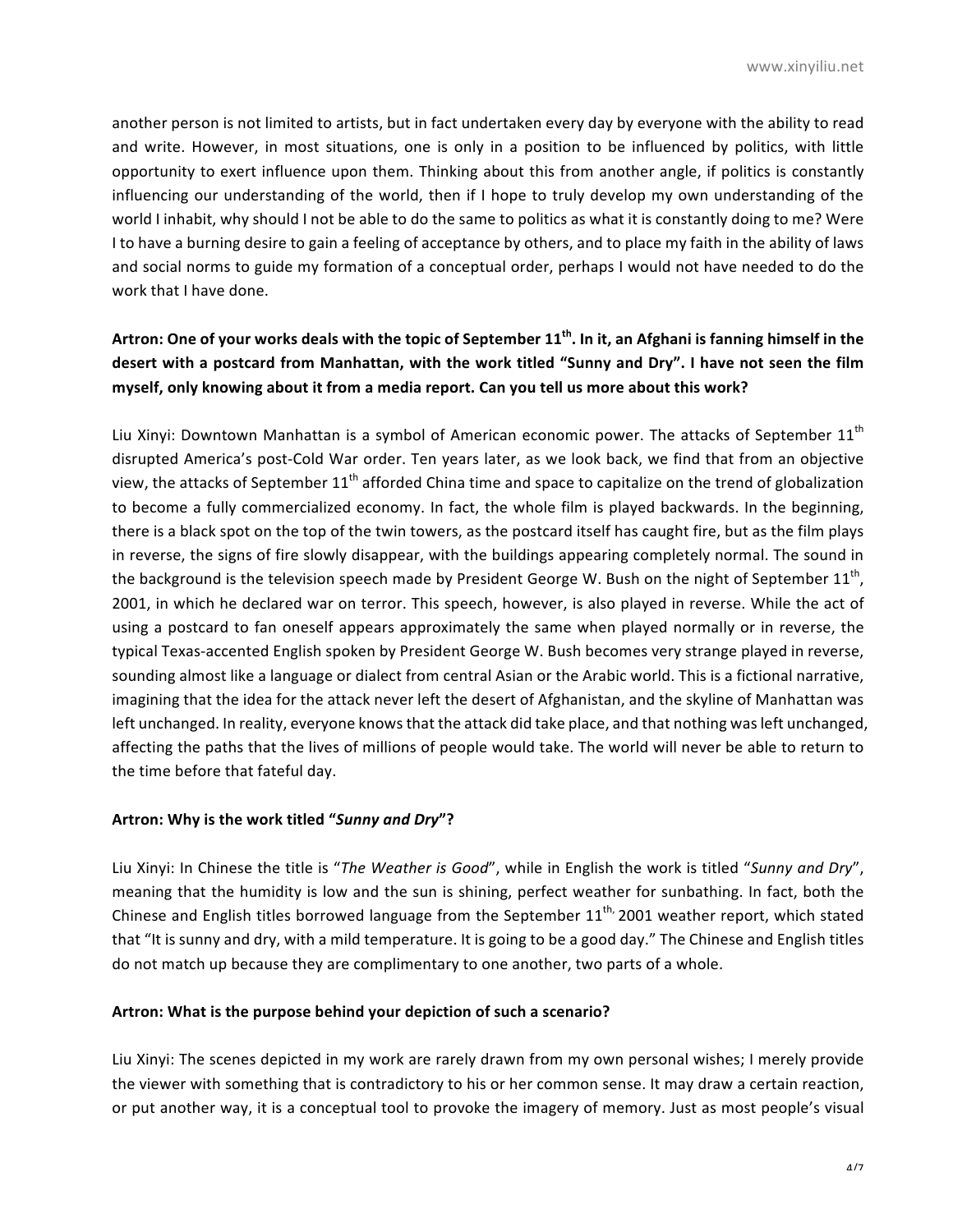memory of the September  $11<sup>th</sup>$  attacks is limited to fragments of what they saw on television, my aim in creating this work is to play upon the viewers' experience of knowledge, and in so doing provoke rumination upon their pre-existing knowledge concerning this event. This is in my view something that all artwork should accomplish. 

### Politics as a Conceptual Foundation

## Artron: You previously stated that one of your favorite Chinese artists is Huang Yongping. What in particular do you like about him or his work?

Liu Xinyi: Anyone living a modernized lifestyle will inhabit a globalized environment, leaving us unable to simply define one's conceptual world based on his or her place of residence. This means that one who lives in India is not so different from one who lives in Pakistan, and that someone who lives in China is not necessarily unaware of the issues that are of importance to those living in the United States. People living in modernized societies inhabit a multi-dimensional cultural space-time which usually is fractured and warped. This is something I personally experienced to a great degree after I arrived in England. At the very least, I believe that Huang Yongping became aware of the need to integrate his varied cultural experiences as he came to face a Euro-centric narrative and a stubbornly linear historical view at a very early stage. While absorbing the traditional European global view, he has the ability to construct an independent view of world of his own.

## Artron: Isn't the school in the UK where you studied, Goldsmiths, one that places particular emphasis on **conceptual work?**

Liu Xinyi: Yes. In the American and British system, conceptual elements are a critical reference point in the evaluation of any modern work of art. At school, one is not told that they are being trained in concept formation, yet since oral and written expression are key parts of the coursework, most of the students' time is spent reading, thinking, working in the studio, and writing essays, with ideas subject to constant refinement. All expression which touches upon personal emotional experience is subject to doubt, to the point that efficiency of artistic concept can be pursued without any thought given to the artistic language that might be used to express it. Obscurity is not a problem; artists are evaluated based on their ability to penetrate complex bodies of knowledge and experience and proceed to transform them into engaging works of art.

### Arton: Why did you choose this school's Art Department?

Liu Xinyi: I still wanted to engage in the practice of artistic creation, though Goldsmiths also has other departments which are closely related to contemporary art, such as the Department of Visual Culture and the Cultural Studies Center. My main motivation for going there to study was my desire to imbed myself into the front line of contemporary art. At the time, I felt that studying contemporary art in China left one with a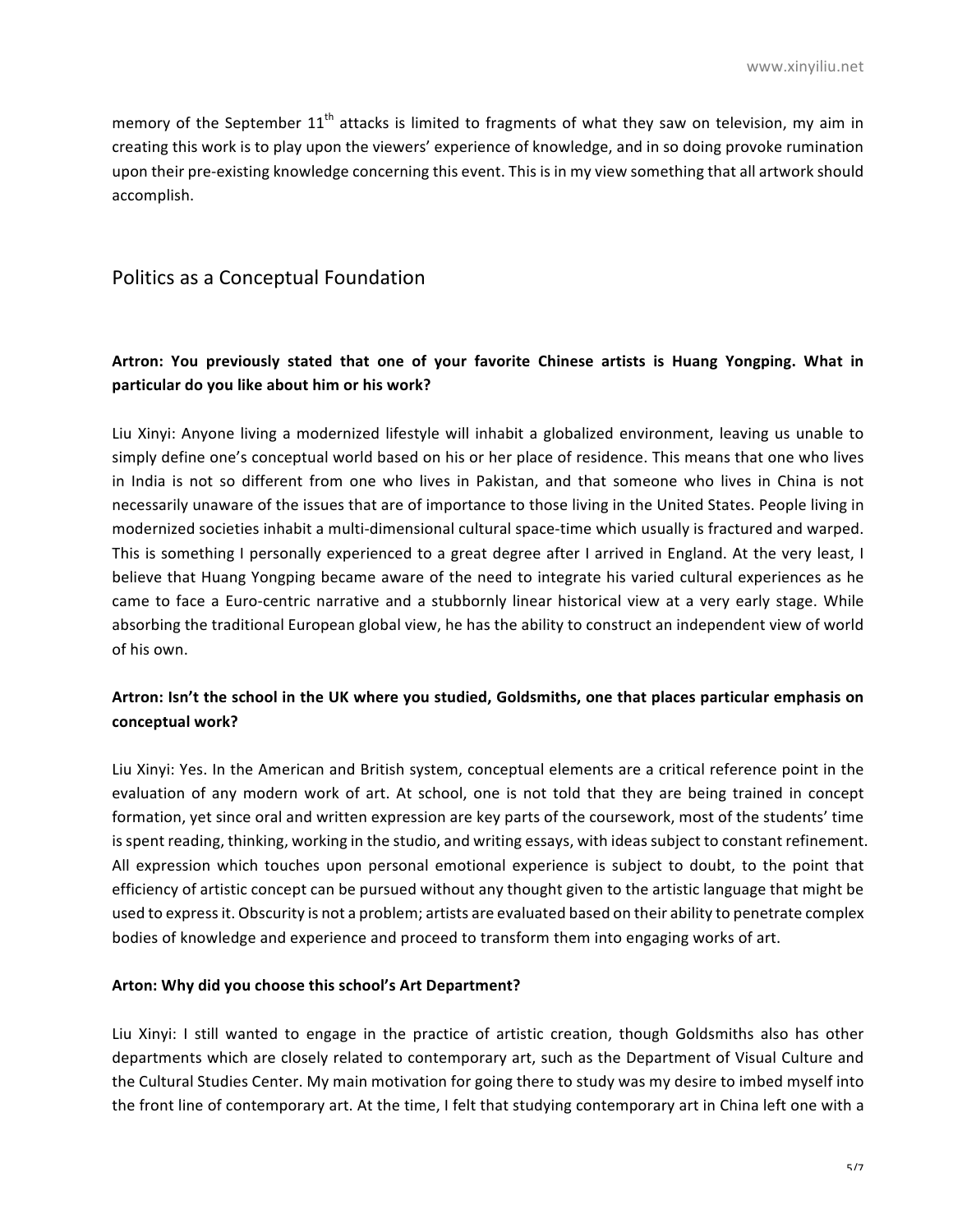second-hand experience, while the question of how to understand modernization also remained. When I was at university, China's modernization was focused on catching up with the achievements of the West. Put another way, one did not know what type of modern culture China was ultimately pursuing. I hoped to go to a country that was already thoroughly modernized, to see what art could still accomplish in such a place.

### Artron: What is your most strongly felt impression of your time at Goldsmiths?

Liu Xinyi: When I arrived to begin studying there, I imagined a globalized world, where there were not many barriers lying between people of the same age. However, soon after my coursework began, I came to realize that this was not in fact the case. Conceptual art demands a foundation of experience. While with regard to methodology, conceptual art can, when compared to other schools of art, be practiced with less regard to cultural background. Nonetheless at Goldsmiths a Euro-centric outlook was highly pervasive, as was a reliance on post-modernist texts. These were the problems that arose from my coursework. I am not opposed to postmodernist thought and enjoyed studying Foucault and Baudrillard, and post-colonialists such as Said and Derida, yet the more I read and studied, the more I became stymied by the questions of whether I actually was, or could be, part of a European cultural endeavor. It was then that I came to realize that the environment in which I was raised, and the structure of my knowledge of the world, was completely different from that which had produced European post-modern and post-colonial thought. I was thus driven to find a sphere in which I could work, and it was at this time that I discovered politics as a subject I could engage with in my art. I was driven to focus on politics because, if one is in search of an elemental experience to use as the basis for conceptual art, politics reveals itself to be the most basic element in the formation of human thought in any time or culture.

## Artron: Earlier artists who went abroad, such as Huang Yongping and Xu Bing, were still working from a perspective highly influenced by tradition culture.

Liu Xinyi: This is an issue of visual resources. In fact, the areas in which artists can work are quite limited, while the visual resources they can employ in that work are even more scarce, particularly with regard to language. Almost any artist coming from a developing country will lack modern visual resources. Strangely, only when one goes abroad does the importance of one's own cultural identity become apparent. Perhaps this is an interesting aspect to globalization, where one goes to a different place with the sole purpose of going home; where one places himself in an environment completely different from the one to which he is accustomed, with the sole purpose of looking back on the life he left behind. The logic may seem contradicting, yet the results can be quite positive, as such experiences can provide great insight. For example, Goldsmiths is a politically progressive school. At the time of the 2010 student protests in London, I had already graduated. The school dean's office was occupied by student protesters, while a young sociology professor led students to the Conservative Party headquarters to take part in the protests there, where during the chaos the door was smashed in and works of art displayed inside were damaged by students spraying fire extinguishers. The political demands expressed, including asking that the government refrain from austerity measures with regard to education and public works, and that more resources to be dedicated to the bottom segments of society, were in Europe considered to be extremely left-wing. For someone coming from a socialist country to an historically left-wing bastion nestled within one of the great representatives of capitalist countries, I